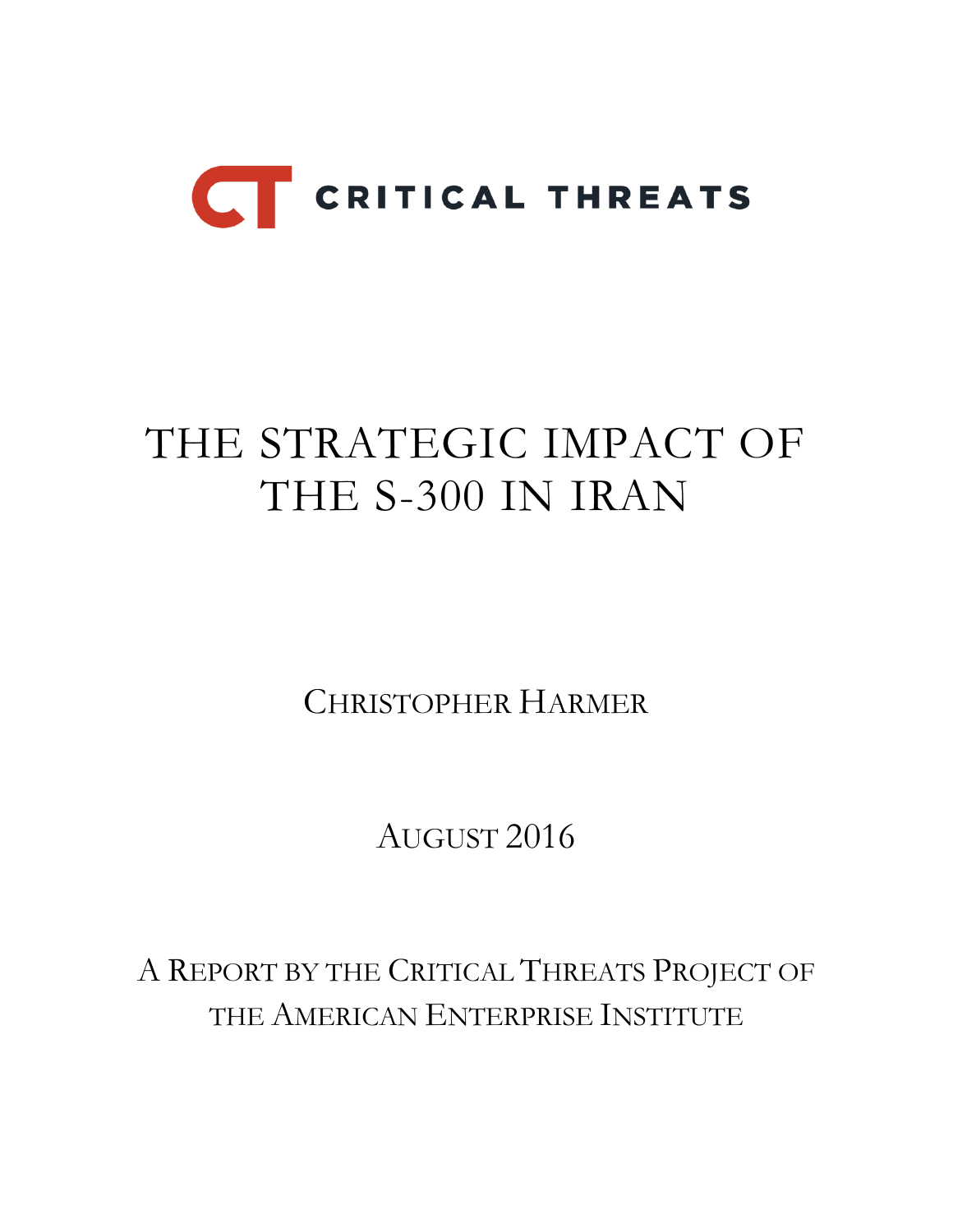# **Executive Summary**

Debate about whether or not Russia would deliver the long-promised S-300 surface-to-air missile (SAM) system to Iran has somewhat obscured the strategic implications of the delivery that is now taking place. The years-long back-and-forth between Moscow and Tehran over the issue highlighted tensions in the relationship, which appear to have been resolved.<sup>1</sup> The deployment of S-300 components to Iran, however, is a strategic game changer in the region, and a challenge to which international attention should now turn.

The US military can defeat the S-300, it is true, but only by devoting significantly more aircraft, including our most advanced stealth aircraft, to a major military effort aimed at eliminating that system before proceeding to any other targets. Arab and Israeli militaries do not now have the capability to reliably defeat the S-300 with conventional means. That is particularly true if Iranian reports that Russia is delivering a more advanced version of the system are accurate.

Regional militaries will need to purchase the most advanced US airframes and weapons and develop new operational approaches if they wish to retain their current abilities to conduct airstrikes into Iran. If they choose not to field those capabilities, Iran will have eliminated an important element of regional deterrence against its activities. If they do, then the S-300 deployment will have helped fuel a regional arms race.

## **S-300 Overview**

Russia has reportedly begun delivering the missiles for the S-300 surface-to-air missile (SAM) system to Iran.<sup>2</sup> Separate nonmissile components of the system, including missile tubes and radars, were previously delivered and shown during Iran's Armed Forces Day Parade on April 17, 2016.<sup>3</sup> If Russia delivers all components necessary for Iran to have a fully functional S-300, this will have a significant impact on the balance of military power in the region.

The S-300 is a family of SAM systems capable of identifying, targeting, and shooting down multiple aircraft and missiles. Depending on the missile variant and associated components, the S-300 can be used against fixed- and rotary-wing aircraft, unmanned aerial systems, short- and possibly mediumrange ballistic missiles, cruise missiles, and air-launched standoff weapons.<sup>4</sup> The S-300 can work as part of a larger integrated air defense system (IADS) or function as a standalone, road-mobile unit with limited off-road capability.<sup>5</sup> It is an advanced system that is difficult to jam or spoof. Defeating the S-300 requires a combination of manned aircraft with various capabilities as well as standoff munitions. The US military can accomplish this task, but few other militaries can.

The S-300 was first deployed in 1980 and has undergone numerous modifications and upgrades since then.<sup>6</sup> There are land- and sea-based variants, as well as domestic and export versions. NATO has assigned designations to some of these variants, including the SA-10 Grumble (the original S-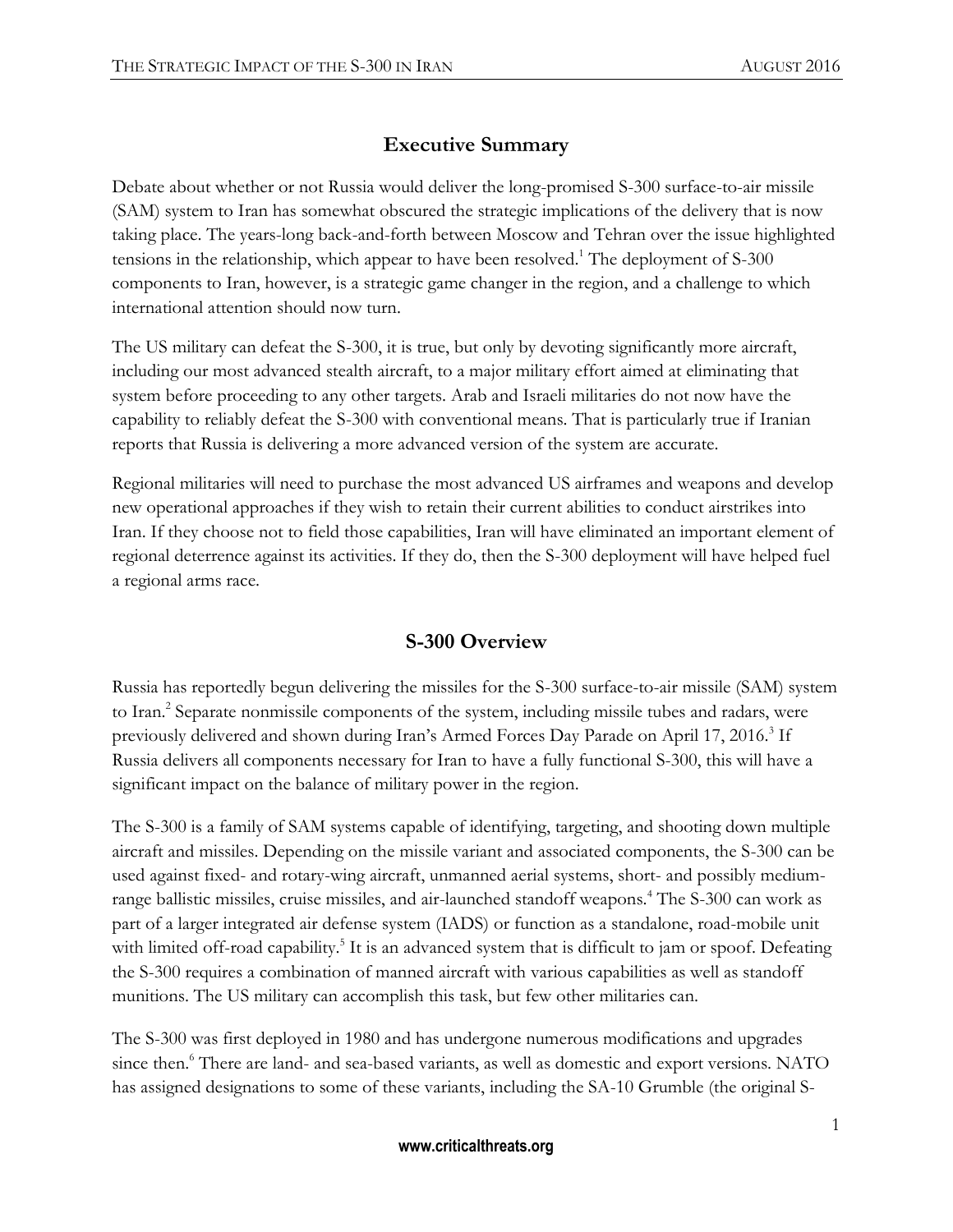300 system), the SA-20 Gargoyle (the more advanced S-300 PMU-2 system, which the Russians call Favorit), and the SA-21 Growler (originally known as the S-300 PMU-3, now known as the S-400, which the Russians call Triumf).<sup>7</sup> The more advanced systems have significantly more capability than the earlier variants.

The S-300 consists of several major components, all mounted separately on road-mobile (but not all-terrain) vehicles. They include search radar (to find and track incoming aircraft), fire control radar (to target missiles and help guide them to their targets), command module, transporter erector launcher (TEL) unit, and missiles.<sup>8</sup> The Russians continually upgrade the individual components of the system. The upgrades are mutually compatible such that customers can field various "mix and match" combinations of the different components.<sup>9</sup> This ability to integrate older legacy components is critical to Iran, which already has significant quantities of surplus Russian equipment. It will also allow Iran to upgrade the S-300 incrementally if and when Russia provides more advanced elements of the system. Russian forces are currently upgrading their own air defenses to the S-400/S-500 systems.<sup>10</sup> That process will likely free up additional advanced S-300 components, which the Russians could provide to Iran.

#### **Fundamentally Different Than Other Russian Weapons Systems in Iran**

Russia and Iran have an extensive military-to-military transactional relationship going back decades. Russia has exported a number of weapons systems to Iran, including T-72 tanks, Su-24 fighterbombers and Su-25 ground attack aircraft, MiG-29 air superiority fighters, and *Kilo*-class submarines.<sup>11</sup> These weapons systems are extremely capable, but do not give Iran any strategically significant advantage. Iran's Arab neighbors and Israel have more advanced tanks, aircraft, and missiles, and the *Kilo*-class submarines do not pose a serious challenge to the US Navy.

The S-300 is another story entirely. It gives the Iranian military a significant strategic advantage against regional states and significantly complicates US air operations in the airspace protected by the S-300. The S-300 is the most advanced SAM system available for export to potential enemies of the United States, and significantly alters planning assumptions for potential US military operations. The S-300 may prevent the US from attaining air superiority as quickly as it has in the past, protracting air operations and potentially increasing the risk of losing aircraft and pilots.<sup>12</sup> The US military can destroy or neutralize the S-300, but it would need to devote significant assets and time to do so.

US air operations in the Middle East over Syria and Iraq are not currently constrained by any requirement to use stealth aircraft. Because stealth aircraft have higher operational and maintenance costs and generally carry less ordnance than nonstealth aircraft, the US does not typically assign stealth aircraft to routine operations in uncontested airspace, such as the current campaign against ISIS. In the absence of the S-300 system, nonstealth aircraft currently assigned to conduct air strikes against ISIS could, on a very short timeline, be retasked to conduct operations against Iran. The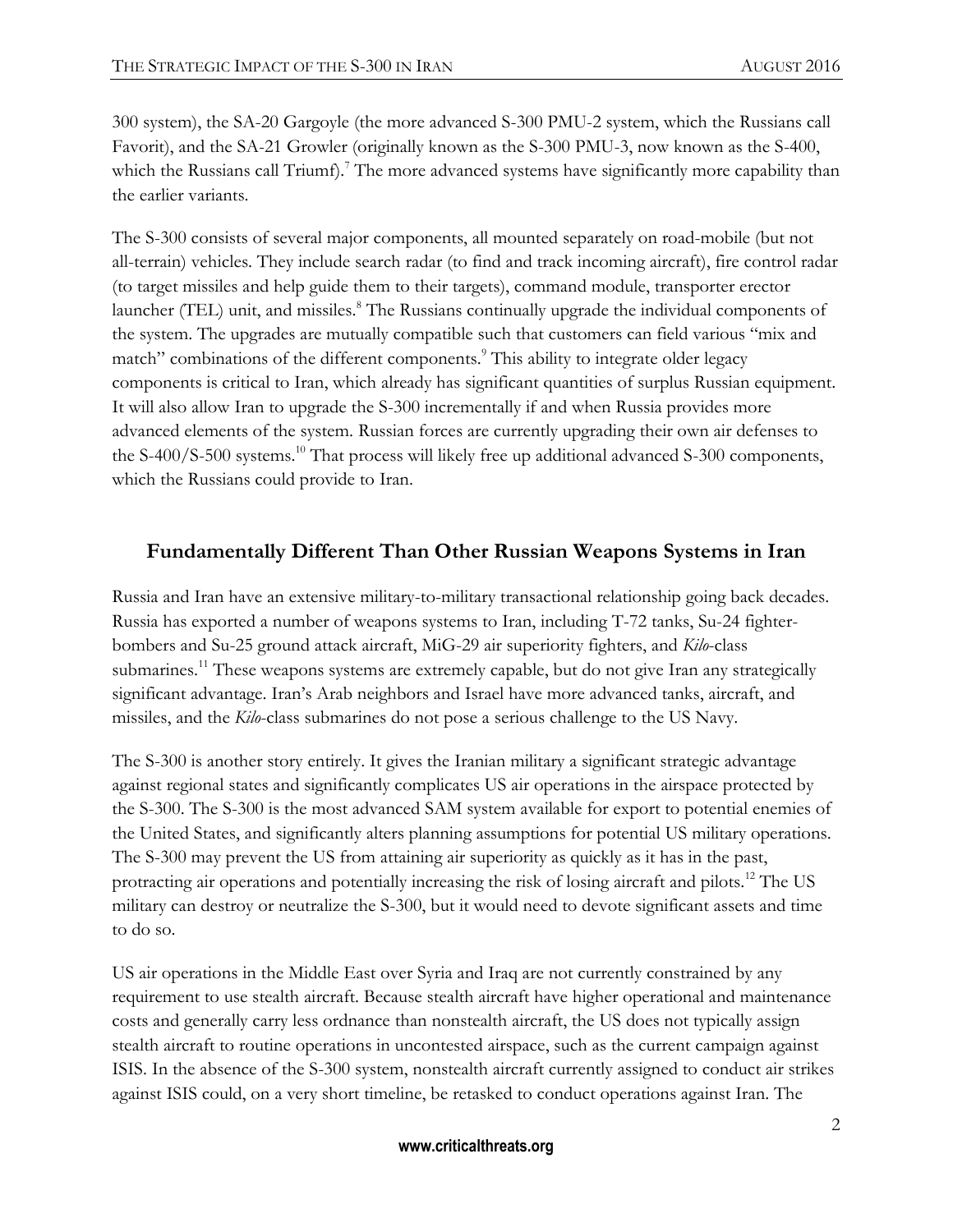presence of the S-300 in Iran means the US would need to recalibrate its current mix of airframes in the Middle East to include stealth aircraft and accept the corresponding higher costs and lower ordnance loadouts or accept the operational restriction that any potential strike against Iran would be delayed until adequate numbers of stealth aircraft were moved into the region. None of the US allies in the region can reliably destroy or neutralize the S-300 using standard military tactics with existing assets.

## **Iran to Receive S-300 PMU-2 Variant?**

Russia first started delivering nonmissile components of the S-300 system to Iran in April 2016. Reports at the time indicated that those components were part of the PMU-1 variant.<sup>13</sup> However, on July 18, the Tasnim News Agency, which is affiliated with the Islamic Revolutionary Guard Corps, reported that Iran would be receiving the PMU-2 variant.<sup>14</sup> If this report is correct, Iran will obtain a much more capable air defense system than previously assumed.

Determining which S-300 variant Iran receives will be difficult until pictures of a deployed system become available. Most components are derivative of previous models and have demonstrated significant levels of interoperability with previous iterations of the S-300 in Russia service. The specific combination of S-300 elements that Iran receives may be unique to Iran, and its actual capabilities may be greater, or less, than the expected capabilities of the PMU-2 variant. The basic functionality of the key components of both variants are listed and described in Table 1.

# **Operational Characteristics, S-300 PMU-1 vs S-300 PMU-2**

The S-300 system is deployed as one or more battalions each consisting of up to six batteries. Each battery can have up to eight TELs (missile-firing platforms). The number of TELs determines the number of different targets that the system can engage simultaneously or in close succession. Deploying more TELs also complicates efforts to suppress the system because they can disperse over a wide area. It is not clear how many TELs Iran will receive or how it will organize and deploy them.

| Mission/Function            | <b>S-300 PMU-1</b> | <b>S-300 PMU-2</b> |
|-----------------------------|--------------------|--------------------|
|                             |                    |                    |
| Battalion Search Radar      | 64N6E Big Bird     | 64N6E2 Big Bird    |
| <b>Battery Search Radar</b> | 76N6E Clam Shell   | 96L6E              |

#### **Table 1. S-300 Components**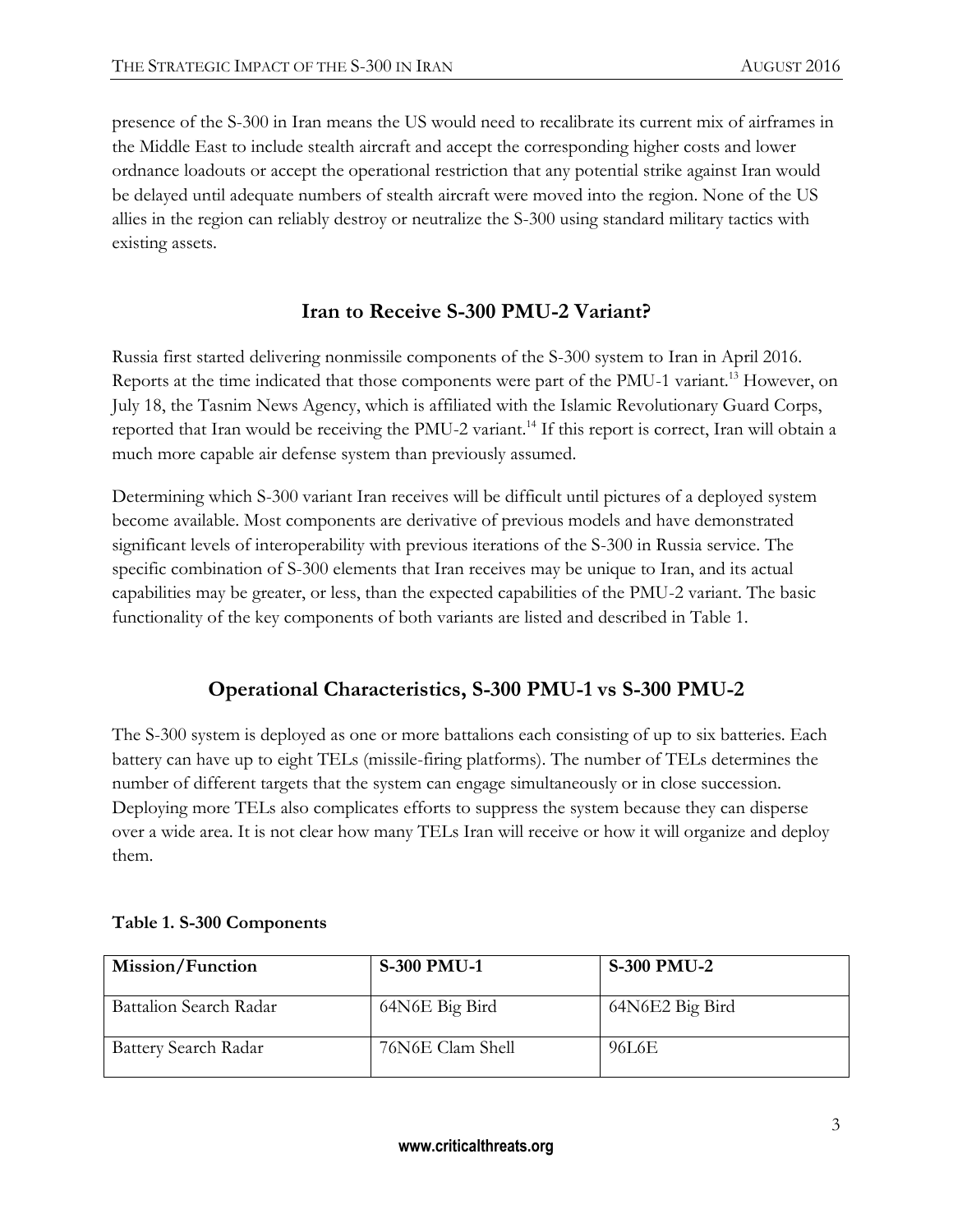| Battery Fire Control Radar            | 30N6E Flap Lid                      | 30N6E1 Flap Lid or                   |
|---------------------------------------|-------------------------------------|--------------------------------------|
|                                       |                                     | 30N6E2 Tomb Stone                    |
| Command Module                        | 54K6E                               | 54K6E2                               |
| Transporter Erector Launcher<br>(TEL) | 5P85SM                              | 5P85SE                               |
| Missiles                              | 48N6E/9M96E1 and legacy<br>missiles | 48N6E2/9M96E2 and legacy<br>missiles |

Source: Carlo Kopp, "Almaz S-300P/PT/PS/PMU/PMU1/PMU2 Almaz-Antey S-400 Triumf SA-10/20/21 Grumble/Gargoyle" Air Power Australia, April 2012, [http://www.ausairpower.net/APA-Grumble-Gargoyle.html.](http://www.ausairpower.net/APA-Grumble-Gargoyle.html)

**Battalion Search Radar.** At the battalion level, normally comprising six batteries, the PMU-1 uses the 64N6E Big Bird 3D long-range search and acquisition radar. This is a phased-array, frequency agile radar that is conceptually similar to the US Navy SPY-1 series of Aegis-class radars. While no radar is completely impervious to electronic jamming, the Big Bird incorporates a number of features that make it difficult to jam, including a single panel with two radar arrays facing in opposite directions. This "Janus face" arrangement combines mechanical rotation of the radiating element with electronic beam steering for target search. The radar is capable of detecting ballistic missiles, cruise missiles, and fixed and rotary-wing aircraft, and it may be capable of detecting air-launched standoff weapons. It can detect up to 100 targets simultaneously at a range of up to a 150 nautical miles, and pass cueing data for six targets to the fire control radar.<sup>15</sup>

The PMU-2 search radar is the 64N6E2 Big Bird, shown in Figure 1, which is an evolutionary upgrade to the 64N6E radar.<sup>16</sup> Key PMU-2 upgrades in the long-range search radar include longer detection range, ability to detect more targets, and ability to pass cueing data for more targets to the fire control radar. This radar is mechanically similar to its predecessor and achieves performance improvements primarily through improved software and upgraded microprocessors. This improved radar can detect up to 200 targets simultaneously at a range of over 200 nautical miles, and pass cueing data from 12 targets to the fire control radar. If subjected to active electronic jamming, it can detect accurate bearing data and possibly range to jamming sources. The PMU-2 search and acquisition radar is significantly more difficult to jam than its predecessor.<sup>17</sup>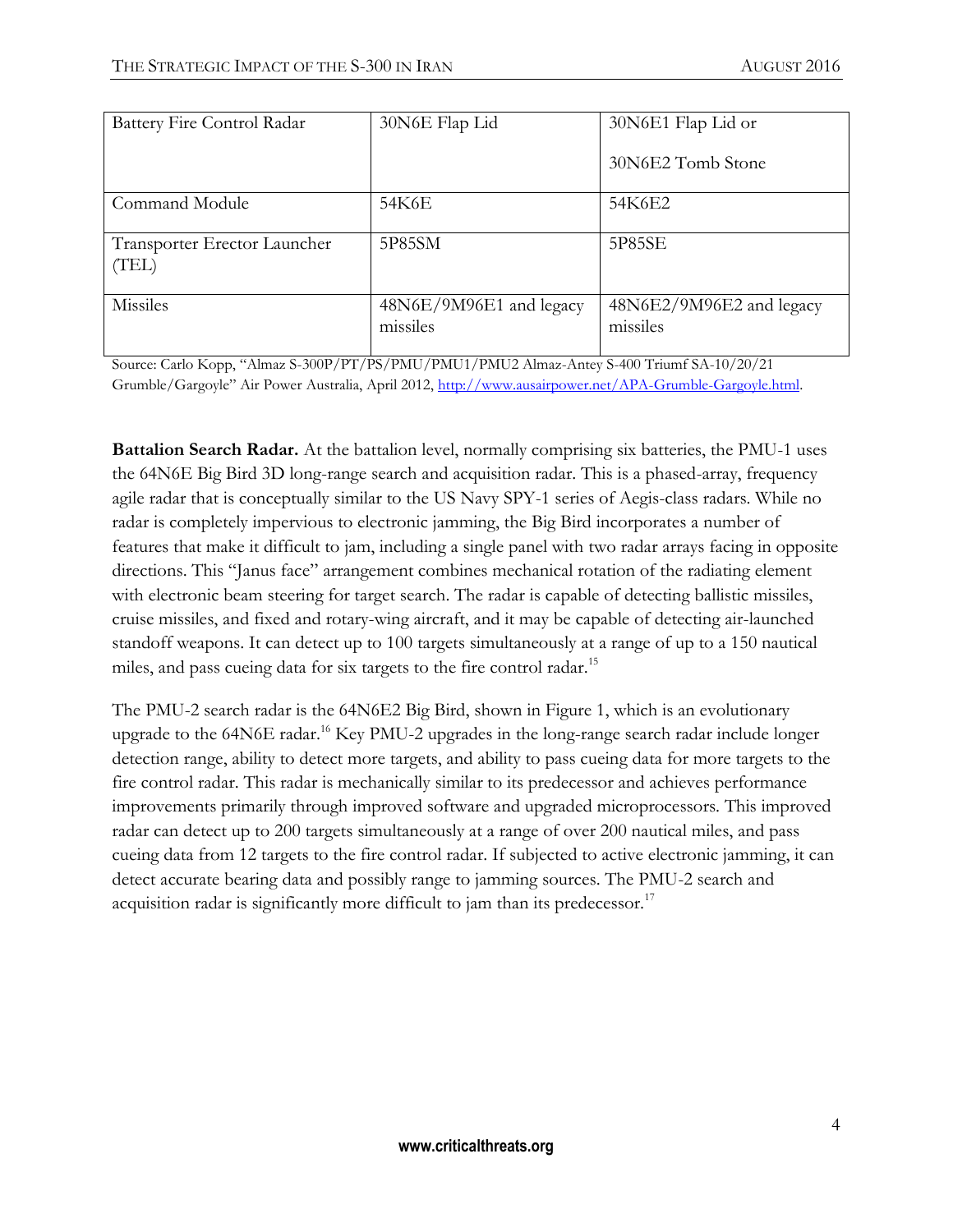#### **Figure 1. S-300 PMU-2 SAM Complex**



Author's note: Left to right, 64N6E2 Big Bird Battalion Search Radar, 54K6E2 Command Module, and 5P85SE TEL. Not shown, Battery Search Radar and Battery Fire Control Radar. Source: "S-300PMU2 complex," Wikimedia Commons, [https://commons.wikimedia.org/wiki/File:S-](https://commons.wikimedia.org/wiki/File:S-300PMU2_complex.jpg)[300PMU2\\_complex.jpg.](https://commons.wikimedia.org/wiki/File:S-300PMU2_complex.jpg)

**Battery Search Radar.** At the battery level, comprising up to eight TELs, the PMU-1 uses the 76N6E Clam Shell low-level early warning/search/acquisition radar. This radar is optimized to differentiate between ground clutter and very small radar cross section (RCS) targets operating at high velocities and low altitudes, particularly cruise missiles. It can operate in a highly contested electronic countermeasures (ECM) environment.<sup>18</sup>

At the battery level, the PMU-2 uses the 96L6E search and acquisition radar. This radar offers better performance in all parameters than its predecessor, including longer range to detection, a lower minimum RCS required for detection, and the ability to pass targeting data to the fire control radar much quicker. This radar is capable of detecting low-flying cruise missiles and air-launched standoff weapons even in a highly contested ECM environment, and cueing the fire control radar to missile engagement.<sup>19</sup>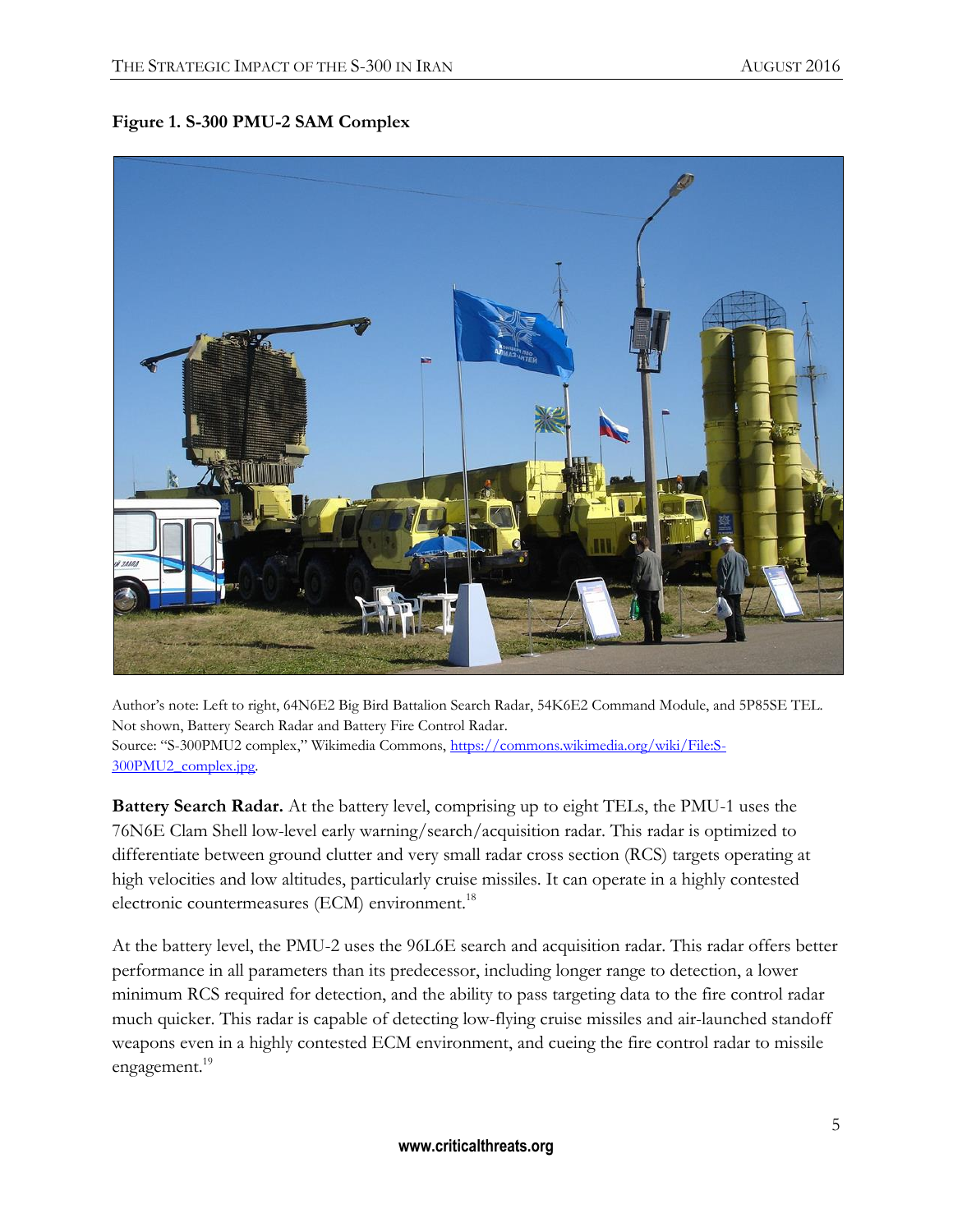**Battery Fire Control Radar.** The battery fire control radar used by the PMU-1 is the 30N6E Flap Lid phased-array fire control radar, which can control engagements against six targets simultaneously, including "dual shot" targeting two missiles against one target. This fire control radar uses track-via-missile guidance.

The fire control radar used by the PMU-2 is either the 30N6E1 upgraded version of the Flap Lid or the 30N6E2 Tomb Stone. The Tomb Stone radar can track up to 100 targets simultaneously and, like the Big Bird search radar, is very difficult to  $\alpha$ <sup>20</sup> It has excellent long-range capabilities, tracking out to 200 miles, as well as short-range characteristics, with a minimum engagement range of just 3 miles. It can simultaneously track 100 targets and control 12 missile engagements. This means that the Tomb Stone radar can track and provide fire control against any inbound weapon other than a gravity bomb dropped from directly overhead. The radar is capable of tracking shortand medium-range ballistic missiles, cruise missiles, fixed- and rotary-wing aircraft, and air-launched standoff weapons.

**Command Module.** The 54K6E command post vehicle passes data from the long-range search radar to the fire control radar and activates the missile-firing sequence.

The 54K6E2 command post vehicle incorporates numerous digital processing upgrades resulting in faster handoff from search radar to fire control radar and quicker missile-firing sequence.<sup>21</sup> Key PMU-2 upgrades in the command post include numerous control processes that have been digitized and automated, yielding quicker, more reliable command decisions. This is especially important when directing PMU-2 fire against cruise missiles or standoff weapons with minimal time between target detection and engagement.

**Transporter, Erector, Launcher (TEL).** The PMU-1 uses the 5P85S/5P85T series TELs, which are equipped with four launch tubes per TEL and loaded with a combination of missiles. Some older missiles are large enough that each launch tube can take only one missile; some newer missiles are small enough that four missiles can fit into a single TEL.

The PMU-2 uses the 5P85SE series TELs, which is equipped with four launch tubes per TEL and loaded with a combination of missiles, as shown in Figure 2. As with its predecessor, some older missiles are large enough that each launch tube can only take one missile; some newer missiles are small enough that four missiles can fit into a single TEL. Improvements over the PMU-1 TEL are primarily electronic and include faster targeting data upload for quicker launch time in the "detect to engage" cycle.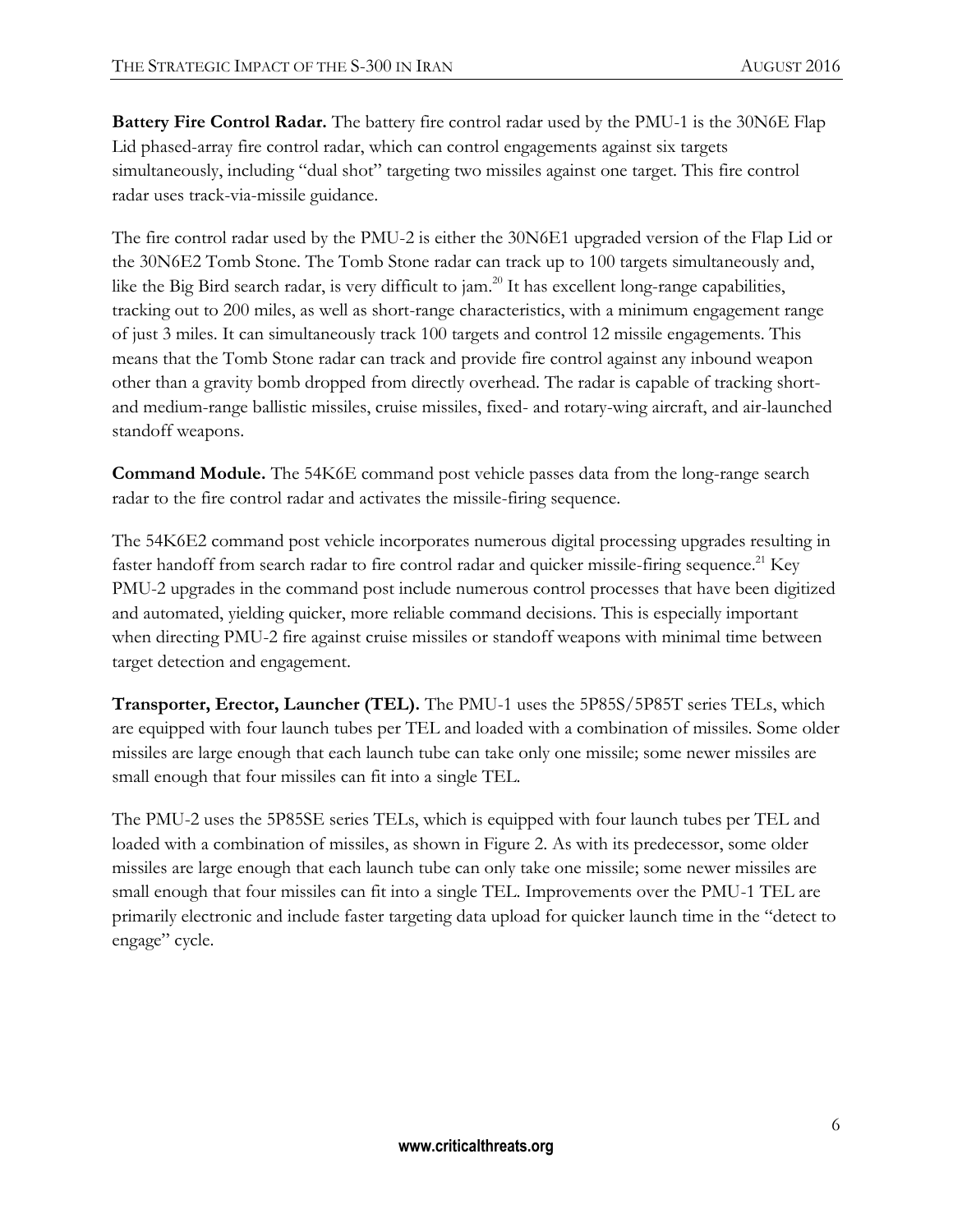#### **Figure 2. 5P85SE TEL**



Source: Vitaly V. Kuzmin, "5P85SE TEL," Wikimedia Commons, [https://commons.wikimedia.org/wiki/File:5P85SE\\_TEL\\_at\\_MAKS-2007.jpg.](https://commons.wikimedia.org/wiki/File:5P85SE_TEL_at_MAKS-2007.jpg)

**Missiles.** The 48N6E missile has a large footprint; each TEL tube can hold only one. It has a 150 kilometer range and a 150 kilogram warhead. It uses a combination of radio command guidance and semi-active radar homing guidance. When this missile was introduced, it was relatively inaccurate and compensated for its poor accuracy with a 150 kilogram warhead. The early versions of the US Patriot SAM had a 90 kilogram warhead by contrast.<sup>22</sup> A large warhead requires a larger and heavier missile, reducing range and speed. The 48N6E is a large general purpose missile with a large blast fragmentation warhead that can engage threats across the spectrum from low-altitude cruise missiles to high-altitude short-range ballistic missiles. This missile is loaded one per TEL tube.

The 9M96E1 missile has a much smaller footprint than the 48N6E: each TEL tube can hold up to four. It has a much smaller warhead of just 24 kilograms, as shown in Figure 3. This missile is essentially a "hit to kill" vehicle with a small blast fragmentation warhead that functions almost like a shaped charge, with timed detonation reacting to angle of impact with the target. This missile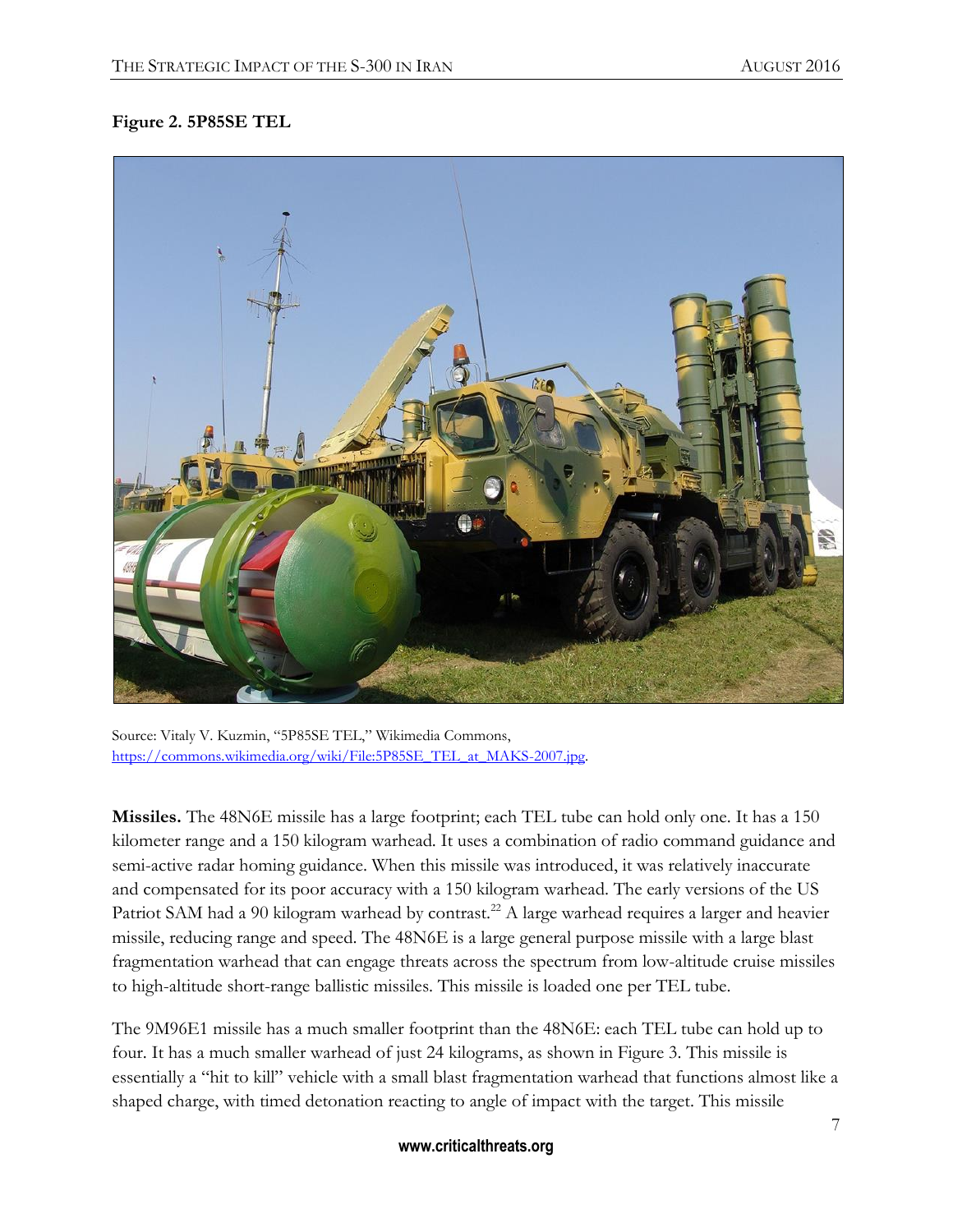combines command guidance from the fire control radar with semi-active radar homing, a range of 21.6 nautical miles, and a capability to engage targets as low as 15 feet or as high as 66,000 feet.

#### **Figure 3. S-300PMU2**



Author's note: Although the larger missile depicted is a 48N6E3 and is technically part of the S-400 systems and is not currently offered for export to Iran, it is the same size as the 48N6E2 missiles that Iran is scheduled to receive as part of the S-300 PMU2 system, and shows the contrast in size with the smaller 9M96E missile. Source: "S-300PMU2," Wikimedia Commons, [https://commons.wikimedia.org/wiki/File:S-](https://commons.wikimedia.org/wiki/File:S-300PMU2_48H6E3_and_9M96E.jpg)[300PMU2\\_48H6E3\\_and\\_9M96E.jpg.](https://commons.wikimedia.org/wiki/File:S-300PMU2_48H6E3_and_9M96E.jpg)

Key PMU-2 upgrades in the missiles result in a system that, when loaded with both the 48N6E2 and the 9M96E2, can essentially function as a traditional SAM platform against fixed-wing and rotarywing threats at all altitudes, an antiballistic missile platform that can engage both short- and mediumrange ballistic missiles, and a point defense system against low-flying cruise missiles and air-dropped standoff weapons.

The 48N6E2 missile is the same physical size and shape as the 48N6E, but improvements in the propulsion section extend range out to 200 kilometers. Faster data transfer from the fire control radar increases the engagement envelope to include all short-range ballistic missiles and possibly intermediate-range ballistic missiles. All other targets—including fixed- and rotary-wing aircraft, cruise missiles, and air-launched standoff weapons—are included in the engagement envelope with higher probability of kill due to faster data rate transfer from the fire control radar. The original version of this missile had a large 150 kilogram warhead to compensate for relatively poor accuracy; this upgraded version has much tighter accuracy, but still keeps the relatively large warhead. The result is a big, fast, reliable and accurate missile that can credibly engage all targets from the very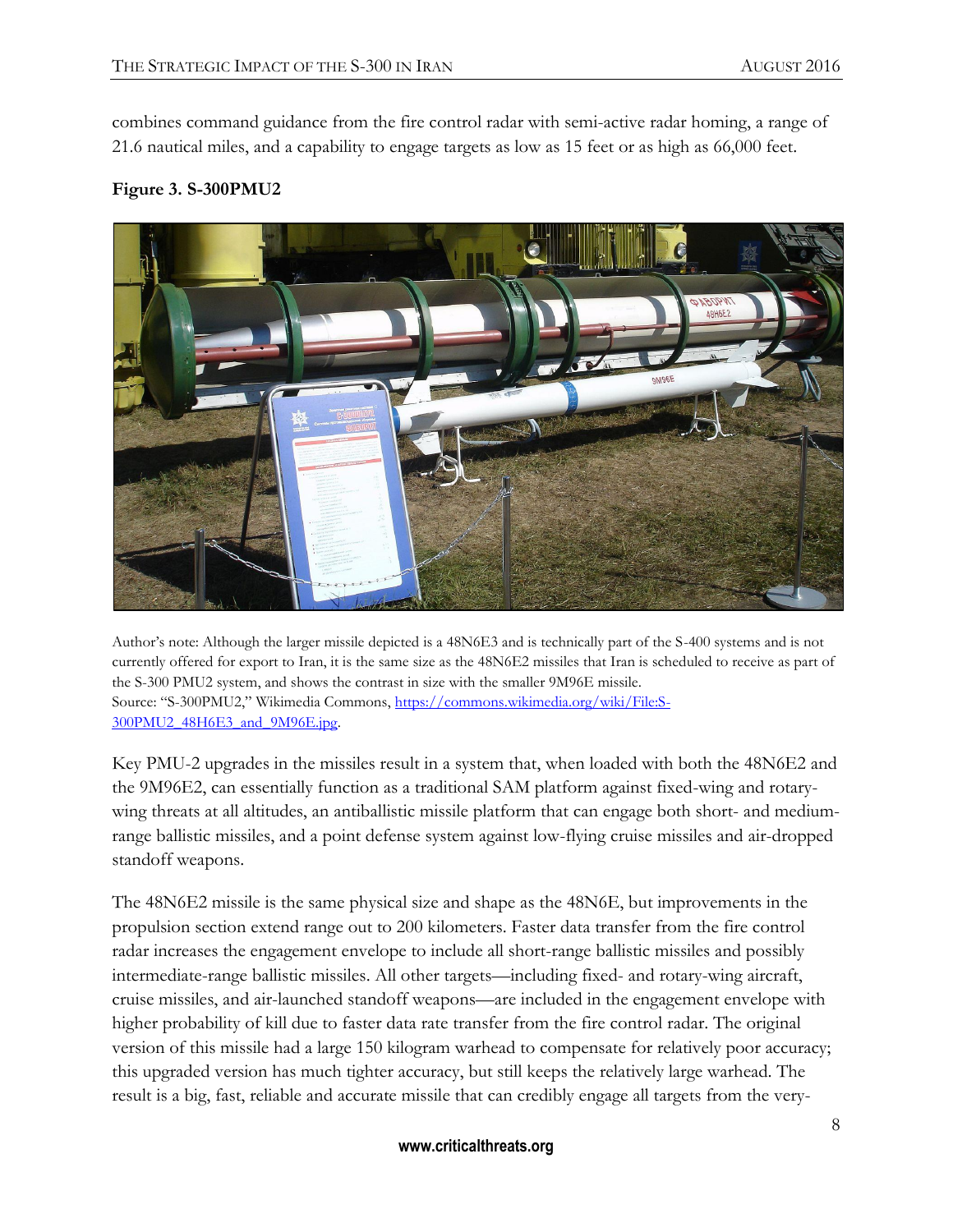low-altitude cruise missile to very-high-altitude medium-range ballistic missile. The 9M96E2 missiles are evolutionary upgrades to the 9M96E1 missiles, with increased range out to 64.8 nautical miles and altitude capability from a low of 15 feet up to 66,000 feet and 100,000 feet, respectively.

**Transloader.** While both the PMU-1 and PMU-2 can be reloaded in the field, the PMU2 22T6E2 Missile Transloader introduces key upgrades in its all-terrain capability. It is an all-wheeled vehicle, rather than a wheeled chassis, which improves its ability to move across unimproved terrain. It can reload four missile tubes (with up to 16 missiles total, if using the 9M96E2 missiles) in less than 30 minutes.<sup>23</sup>

**Overall PMU-2 Upgrades.** PMU-2 is more capable than the PMU-1 at detecting more targets of smaller size at greater ranges, can pass targeting data to fire control radars at a faster rate, can fire missiles faster and control more missiles, can employ missiles of greater range and accuracy, and can reload missiles faster. In one 30-minute cycle, a single PMU-2 battery of six TELs, each with four tubes, each loaded with four 9M96E2 missiles, could theoretically expend 96 missiles and be reloaded with 96 replacement missiles.

## **Tactical Considerations to Defeat the S-300**

The S-300 PMU-2 system, regardless of its final configuration once it reaches initial operational capability in Iran, will represent a significant increase in Iranian defensive capabilities. While the S-300 PMU-2 is an extremely capable system, it is not invincible. A US strike could destroy the Iranian S-300 PMU-2 system, but such a strike would require significant planning and assets. The S-300 is beatable, but if Iran fields it, the S-300 immediately becomes the "alpha target." The S-300 must be destroyed before any other air operations can safely take place. At a minimum, the following systems would be required to defeat the S-300 PMU-2.

**Suppression of Enemy Air Defenses (SEAD)**. US SEAD aircraft, primarily the EA-18G Growler, can jam the Big Bird and Tomb Stone radars, but would need multiple aircraft working on multiple threat axes to ensure successful jamming. The EA-18G would normally be supported by EC-130 Compass Call aircraft, which in this scenario would jam communication between the S-300 and higher headquarters or the rest of the Iranian IADS. None of the Gulf Cooperation Council (GCC) air forces have any dedicated SEAD aircraft. The Israeli Air Force (IAF) has a partial SEAD capability using multifunction aircraft that have SEAD as a secondary mission by carrying ECM pods. The IAF does not have a specific airframe, such as the EA-18G Growler, dedicated solely to SEAD. Several NATO allies have a partial SEAD capability using the Panavia Tornado Electronic Combat Reconnaissance aircraft, but do not train to the mission as extensively as the US does. The most realistic option for using allied aircraft in the SEAD mission is as a supporting element of a US-led strike. It is highly unlikely that any other country or coalition absent the US could successfully jam the S-300.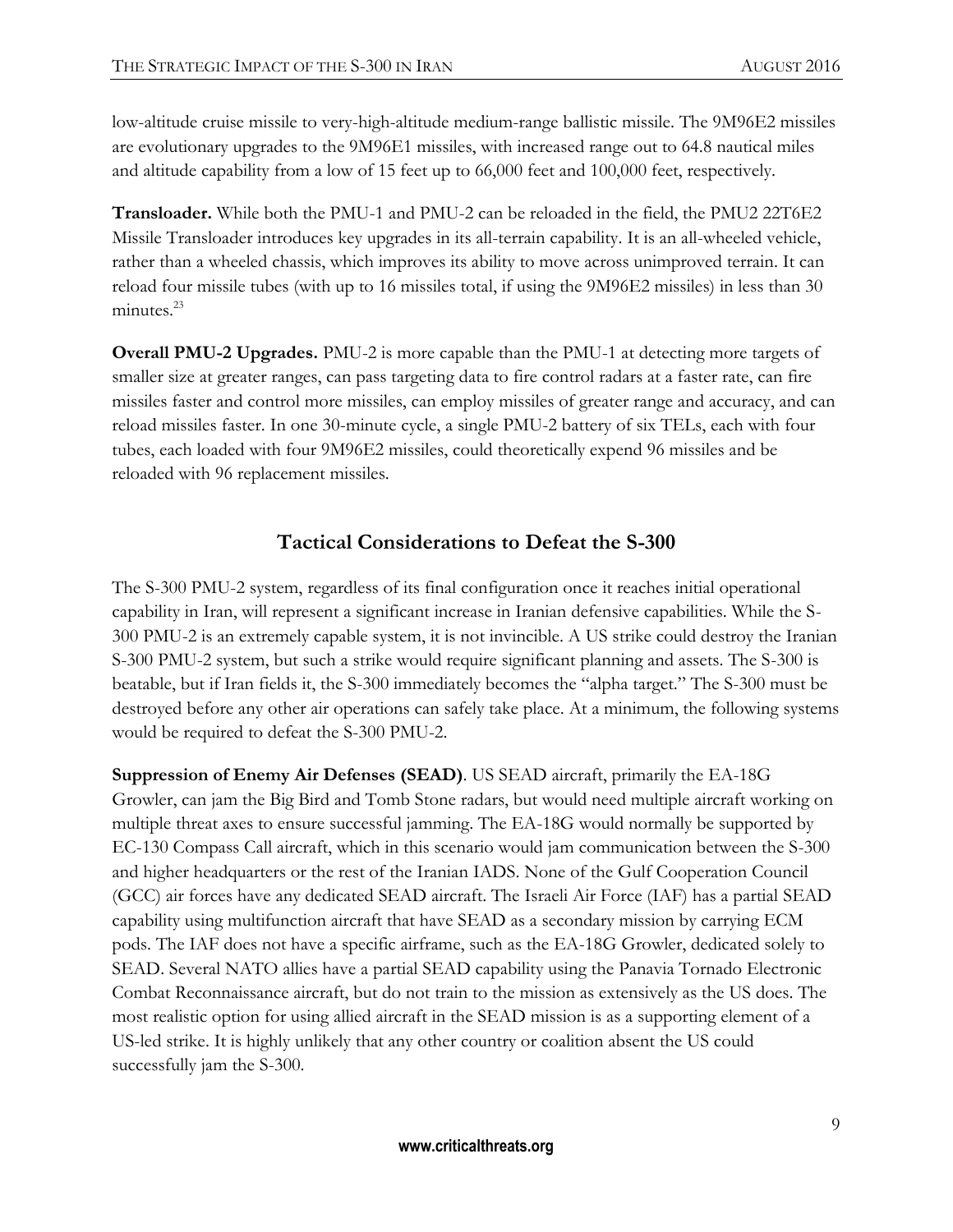**Intelligence, Surveillance, and Reconnaissance (ISR)**. ISR aircraft include the E-8 JSTARS. Initial location of control units, radar units, and firing units would be required to ensure SEAD aircraft are appropriately positioned. The JSTARS Ground Moving Target Indicator radar would be necessary as the S-300 system is fully road mobile and partially off-road capable. GCC air forces have limited ISR assets; IAF and NATO have extensive ISR assets, but the most realistic option for allied forces to participate in the ISR mission would be as a supporting element of a US-led strike.

**High-Speed Anti-Radiation Missile (HARM).** Using HARM aircraft, such as the F-16 CJ, to shoot HARM missiles, which home on the S-300 radar, frees up EA-18 Growler aircraft to carry maximum fuel tanks and jamming pods. GCC countries have limited proficiency in this mission, and given the lack of organic SEAD aircraft and no stealth capability, it is unlikely that GCC air forces would risk coming close enough to the S-300 to employ HARM. The IAF has significant experience shooting missiles similar to HARM: during the 1982 Lebanon War, the IAF successfully used Shrike missiles, a predecessor to HARM, to destroy Syrian SAM sites.<sup>24</sup> NATO air forces regularly train to employ HARM in support of US-led SEAD missions.

**Tactical Standoff Weapon.** Tactical Standoff Weapon aircraft—such as the nonstealthy B-1, F-15E, and F18E—are vulnerable to the S-300. These aircraft, once the S-300 is being jammed and its detection and tracking range reduced, could employ the Joint Standoff Weapon (JSOW), an airlaunched glide bomb that has a range of 70 miles when launched directly on the threat axis and at maximum aircraft altitude. Because the S-300 can detect and engage standoff weapons, multiple JSOW launches would need to target each S-300 radar to ensure a "soft kill" of the system, meaning the system is degraded, but not destroyed. For a complex and highly capable system such as the S-300, an attacking force would first need to achieve a soft kill to establish a permissive environment for aircraft to approach close enough to deliver large gravity bombs to achieve a "hard kill" (complete destruction) of the system. GCC air forces have recently acquired standoff weapons, but have exhibited limited proficiency in their use. IAF is extremely capable with standoff weapons, as are NATO air forces.

**Tomahawk Cruise Missiles.** If launched in small numbers in an isolated attack, the Tomahawk cruise missile cannot reliably defeat the S-300 PMU-2. Tomahawk cruise missiles, if employed as part of a combined "alpha strike" against a PMU-2, along with active jamming, HARM missiles, and air-launched standoff weapons, should be able to achieve at least a "soft kill" against the S-300 PMU-2. While several NATO countries have sea-launched cruise missile capability, only the US Navy has the depth of resources to conduct a massed or saturation attack.

**Stealth Aircraft.** The B-2 and F-22 are the only aircraft that can reliably approach an active S-300 with large gravity bombs. If employed as part of an alpha strike with SEAD, ISR, HARM missiles, air-launched standoff weapons, and cruise missiles that achieve a soft kill against the S-300, the B-2 and F-22 should be able to achieve a hard kill using gravity bombs.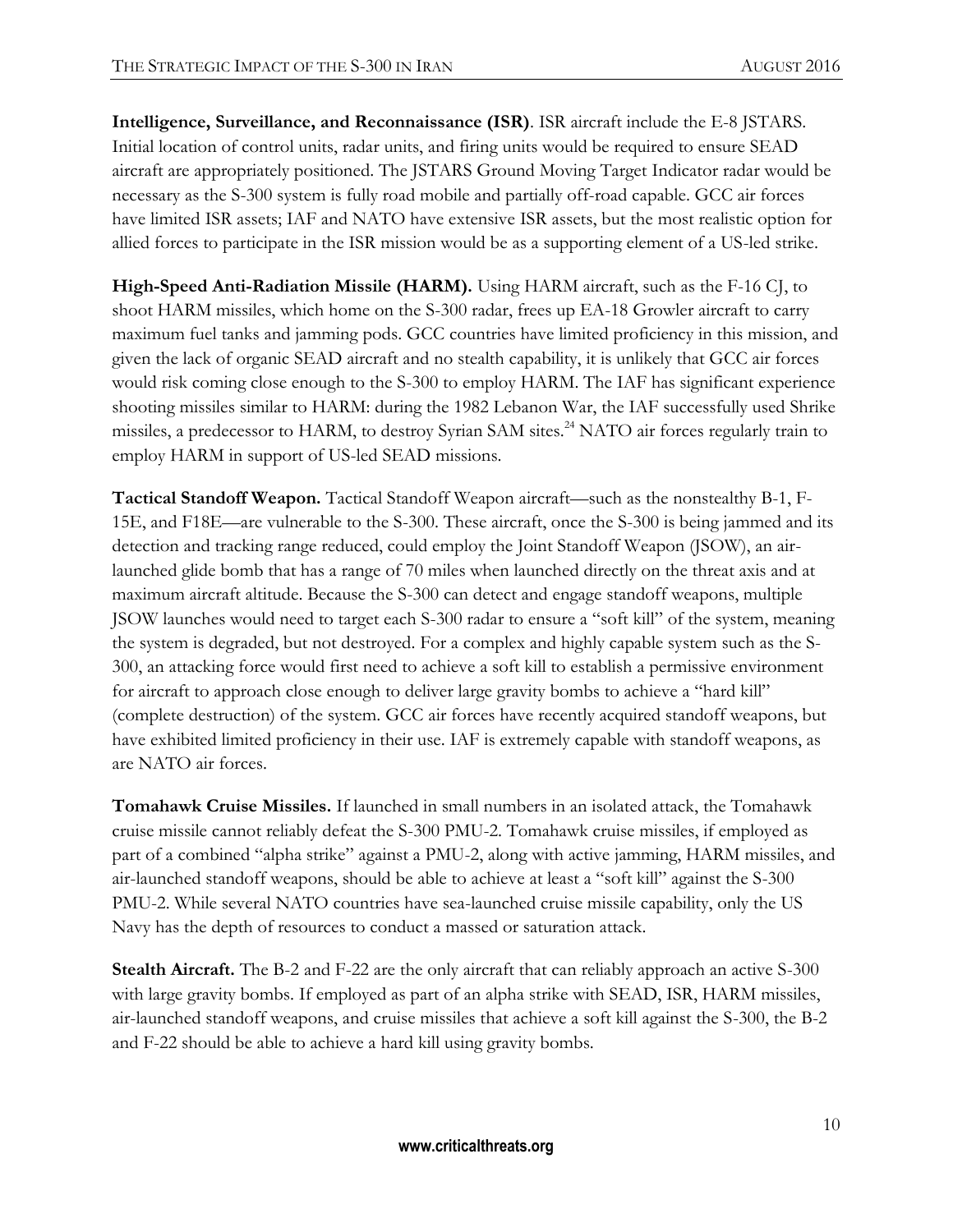# **Defeating the S-300**

The US military can defeat an S-300 system, but it would require a large, dedicated strike package using a multiple round simultaneous impact (MRSI) saturation attack combining cruise missiles, HARM missiles, and air-launched standoff weapons to achieve a soft kill partially damaging the system, followed by large gravity bombs delivered by stealth aircraft to guarantee a hard kill. It is a difficult but doable mission.

The introduction of the S-300 into Iran changes the strategic balance of power because no other country in the world except the US can reliably launch an attack against an S-300 system with a "soft kill morphing into hard kill approach." Only the US has enough of the specialized equipment and weapons required to conduct a saturation attack with multiple weapons approaching on multiple axes. Any other country or coalition of countries attempting to attack an S-300 system using existing weapons and tactics would suffer significant losses. Any country or coalition of countries going up against an S-300 would at least consider nonstandard tactics including cyberattack and espionage to defeat the S-300.

# **Future Growth**

Russia designed the S-300 to be compatible with future upgrades. The entire family of missile systems is designed to be operable with all past components and all future components. Iran could establish operational proficiency with the S-300 PMU-2 and very quickly assimilate more advanced versions and larger quantities of missiles. Russia is in full production of the S-400/S-500, the S-300 follow-on systems.<sup>25</sup> As Russian units are equipped with these modern anti-access area-denial  $(A2/AD)$  systems Iran will likely gain access to significant quantities of legacy S-300 components.<sup>26</sup>

# **Conclusion**

The exact composition, capabilities, and quantity of the Iranian S-300 are still undetermined. It seems certain, however, that Russia really is exporting an operable S-300 to Iran. With cooperation between Russia and Iran deepening and Russia building S-400/S-500 systems for its own use as fast as it can, it is reasonable to assume Iran will use this initial S-300 shipment to build proficiency in its military and position its military to accept and employ greater quantities of surplus Russian S-300 components in the near future.

Because the S-300 is built to be compatible with both previous components and future upgrades, it is also possible that in the near future Russia may export the more capable S-400 and S-500 A2/AD systems to Iran, and that Iran would quickly establish proficiency on these systems. Prior to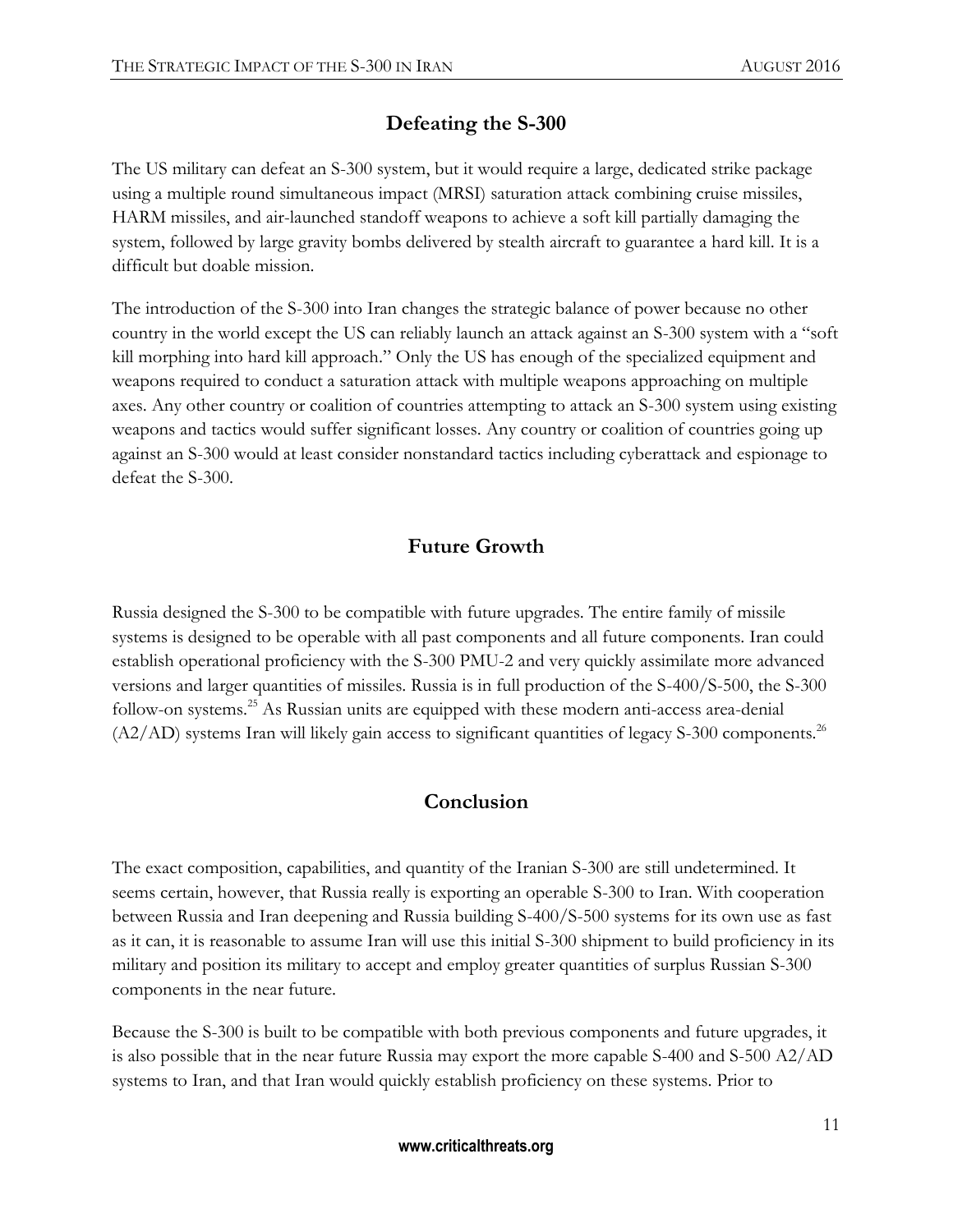exporting the S-300 to Iran, Russia repeatedly tried to use the threat of exporting the S-300 as leverage during negotiations with the United States.<sup>27</sup> Once Iran has established proficiency on the S-300, there will be no technical restrictions on Russia exporting an S-400 to Iran. Because the S-400 is air-deployable via the Antonov-124 heavy cargo aircraft, Russia could export the S-400 on short notice to Iran and have the system operational in a matter of days.<sup>28</sup> With the financial windfall associated with the relief of sanctions, Iran appears to be in position to purchase whatever systems Russia will sell. Once Iran gains proficiency with the S-300, it is possible, perhaps likely, that Russia will try to use the threat of exporting the S-400 to Iran as leverage against the United States.

The Iranian nuclear program, while not impervious to a first-strike air attack, is well protected because Iran's nuclear facilities are geographically dispersed and in some cases buried far underground.<sup>29</sup> In a post–Iran nuclear deal scenario, the presence of the S-300 would make it far more difficult to strike Iran's nuclear facilities.

The result of these developments will be a dramatic increase in Iran's ability to defend its airspace against all attackers, including the United States. Iran's neighbors will need to consider upgrading their air and missile forces if they wish to retain the capability to strike targets in Iran, and the US will need to plan for a much more expansive strike package simply to defeat the S-300 before moving on to striking any other targets in a conflict with Iran. The S-300 is a strategic game changer in the region, and US policymakers and military planners need to begin to revise their assumptions accordingly.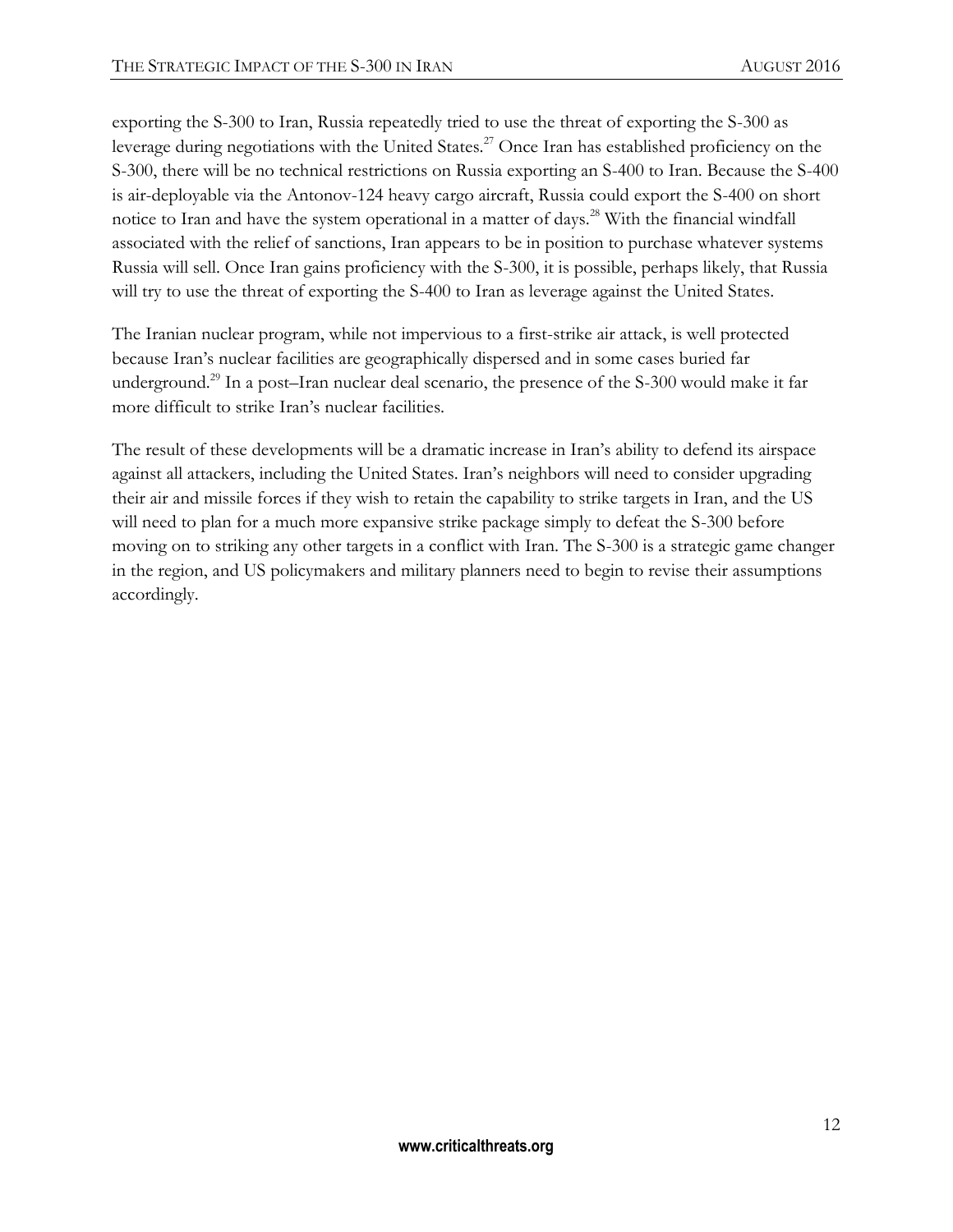#### **Notes**

<sup>9</sup> Carlo Kopp, "Almaz S-300P/PT/PS/PMU/PMU1/PMU2 Almaz-Antey S-400 Triumf SA-10/20/21

Grumble/Gargoyle," Air Power Australia, April 2012[, http://www.ausairpower.net/APA-Grumble-Gargoyle.html.](http://www.ausairpower.net/APA-Grumble-Gargoyle.html) <sup>10</sup> Rick Gladstone, "Air Force General Says Russia Missile Defense 'Very Serious,'" *New York Times*, January 11, 2016, [http://www.nytimes.com/2016/01/12/world/europe/air-force-general-says-russia-missile-defense-very-serious.html.](http://www.nytimes.com/2016/01/12/world/europe/air-force-general-says-russia-missile-defense-very-serious.html) <sup>11</sup> Ali A. Jalali, "The Strategic Partnership of Russia and Iran," *Parameters*, Winter 2001–02, 98–111,

[http://strategicstudiesinstitute.army.mil/pubs/parameters/articles/01winter/jalali.htm;](http://strategicstudiesinstitute.army.mil/pubs/parameters/articles/01winter/jalali.htm) Tom Cooper, Babak Taghvaee, and Liam Devlin, *IRIAF 2010: The Modern Iranian Air Force* (Harpia Publishing, 2010); and Philip G. Laquinta, "The Emergence of Iranian Sea Power," Naval War College, February 13, 1998, [http://www.dtic.mil/dtic/tr/fulltext/u2/a348948.pdf.](http://www.dtic.mil/dtic/tr/fulltext/u2/a348948.pdf)

<sup>12</sup> Christopher J. McCarthy, "Anti-Access/Area Denial: The Evolution of Modern Warfare," Naval War College, [2009], [https://www.usnwc.edu/Lucent/OpenPdf.aspx?id=95.](https://www.usnwc.edu/Lucent/OpenPdf.aspx?id=95)

<sup>13</sup> Farzin Nadimi, "Russian S-300 Deliveries to Iran Have Apparently Begun," Washington Institute for Near East Policy, April 13, 2016, [http://www.washingtoninstitute.org/policy-analysis/view/russian-s-300-deliveries-to-iran-have](http://www.washingtoninstitute.org/policy-analysis/view/russian-s-300-deliveries-to-iran-have-apparently-begun)[apparently-begun.](http://www.washingtoninstitute.org/policy-analysis/view/russian-s-300-deliveries-to-iran-have-apparently-begun)

<sup>14</sup> Geoff Ziezulewicz, "Iran Receives S-300 Air Defense Missile System: Report," United Press International, July 18, 2016, [http://www.upi.com/Business\\_News/Security-Industry/2016/07/18/Iran-receives-S-300-air-defense-missile](http://www.upi.com/Business_News/Security-Industry/2016/07/18/Iran-receives-S-300-air-defense-missile-system-Report/3381468854389/)[system-Report/3381468854389/.](http://www.upi.com/Business_News/Security-Industry/2016/07/18/Iran-receives-S-300-air-defense-missile-system-Report/3381468854389/)

 $15$  Kopp, "Almaz S-300P."

<sup>16</sup> Ömer Alkanat, "Determining the Surface-to-Air Missile Requirement for Western and Southern Part of the Turkish Air Defense System" (master's thesis, Air Force Institute of Technology, March 20, 2008),

[http://oai.dtic.mil/oai/oai?verb=getRecord&metadataPrefix=html&identifier=ADA483275.](http://oai.dtic.mil/oai/oai?verb=getRecord&metadataPrefix=html&identifier=ADA483275) <sup>17</sup> Kopp, "Almaz S-300P."

<sup>19</sup> Almaz-Antey Joint Stock Company "96L63 Radar System Fact Sheet," accessed July 19, 2016.

<sup>20</sup> Aytug Denk, "Detection and Jamming of Low Probability of Intercept (LPI) Radars" (master's thesis, Naval Postgraduate School, September 2006), [http://calhoun.nps.edu/handle/10945/2541.](http://calhoun.nps.edu/handle/10945/2541) 

<sup>21</sup> Kopp, "Almaz S-300P."

<sup>22</sup> Guermantes E. Lailari, "Homa: Israel's National Missile Defense Strategy," Air Command and Staff College, Air University, April 2001, [http://www.dtic.mil/cgi-bin/GetTRDoc?AD=ADA407050.](http://www.dtic.mil/cgi-bin/GetTRDoc?AD=ADA407050)

<sup>23</sup> Janes Information Group, "Vehicle for S-300, Plans to Export," Missile Threat, August 15, 2006,

[http://missilethreat.com/russia-develops-new-support-vehicle-for-s-300-plans-to-export/.](http://missilethreat.com/russia-develops-new-support-vehicle-for-s-300-plans-to-export/)

<sup>24</sup> Matthew M. Hurley, "The Bekaa Valley Air Battle," *Airpower Journal*, Winter 1989,

[http://www.airpower.maxwell.af.mil/airchronicles/apj/apj89/win89/hurley.html.](http://www.airpower.maxwell.af.mil/airchronicles/apj/apj89/win89/hurley.html)

 $\overline{\phantom{a}}$ <sup>1</sup> Michael Eisenstadt and Brenda Shafffer, "Russian S-300 Missile to Iran: Groundhog Day or Game-Changer?" Washington Institute for Near East Policy, September 4, 2015, [http://www.washingtoninstitute.org/policy](http://www.washingtoninstitute.org/policy-analysis/view/russian-s-300-missiles-to-iran-groundhog-day-or-game-changer)[analysis/view/russian-s-300-missiles-to-iran-groundhog-day-or-game-changer.](http://www.washingtoninstitute.org/policy-analysis/view/russian-s-300-missiles-to-iran-groundhog-day-or-game-changer)

<sup>2</sup> Bozorgmehr Sharafedin, "Iran Receives the Missile Part of S-300 Defense System from Russia: Tasnim," Reuters, July 18, 2016, [http://www.reuters.com/article/us-russia-iran-missiles-idUSKCN0ZY0N7.](http://www.reuters.com/article/us-russia-iran-missiles-idUSKCN0ZY0N7)

<sup>3</sup> Jeremy Binnie, "Iran Parades S-300 Components," IHS Jane's 360, May 12, 2016,

[http://www.janes.com/article/60093/iran-parades-s-300-components.](http://www.janes.com/article/60093/iran-parades-s-300-components)

<sup>4</sup> Missile Threat, "S-300V (SA-12A Gladiator, SA-12B Giant)," April 25, 2013, [http://missilethreat.com/defense](http://missilethreat.com/defense-systems/s-300v-sa-12a-gladiator-sa-12b-giant/)[systems/s-300v-sa-12a-gladiator-sa-12b-giant/](http://missilethreat.com/defense-systems/s-300v-sa-12a-gladiator-sa-12b-giant/); and "S-300 Surface to Air Missile System," *Aerospace Daily and Defense Report*, August 6, 2015, [http://aviationweek.com/site-](http://aviationweek.com/site-files/aviationweek.com/files/uploads/2015/07/asd_08_06_2015_dossier.pdf)

[files/aviationweek.com/files/uploads/2015/07/asd\\_08\\_06\\_2015\\_dossier.pdf.](http://aviationweek.com/site-files/aviationweek.com/files/uploads/2015/07/asd_08_06_2015_dossier.pdf)

<sup>5</sup> Elliot M. Bucki, "Flexible, Smart, and Lethal: Adapting US SEAD Doctrine to Changing Threats," *Air and Space Power Journal*, May 21, 2016, [http://www.au.af.mil/au/afri/aspj/article.asp?id=329.](http://www.au.af.mil/au/afri/aspj/article.asp?id=329)

<sup>6</sup> James T. Quinlivan, "Soviet Strategic Air Defense: A Long Past and an Uncertain Future," Rand Corporation, September 1989, [http://www.rand.org/pubs/papers/P7579.html.](http://www.rand.org/pubs/papers/P7579.html)

<sup>7</sup> Sean O'Connor, "Soviet/Russian SAM Site Configuration, Part 2," Air Power Australia, April 2012, [http://www.ausairpower.net/APA-Rus-SAM-Site-Configs-B.html.](http://www.ausairpower.net/APA-Rus-SAM-Site-Configs-B.html)

<sup>8</sup> "S-300 Surface to Air Missile System."

<sup>18</sup> Carlo Kopp, "76N6 Clam Shell Low Altitude Acquisition Radar," Air Power Australia, May 2011, [http://www.ausairpower.net/clamshell.html.](http://www.ausairpower.net/clamshell.html)